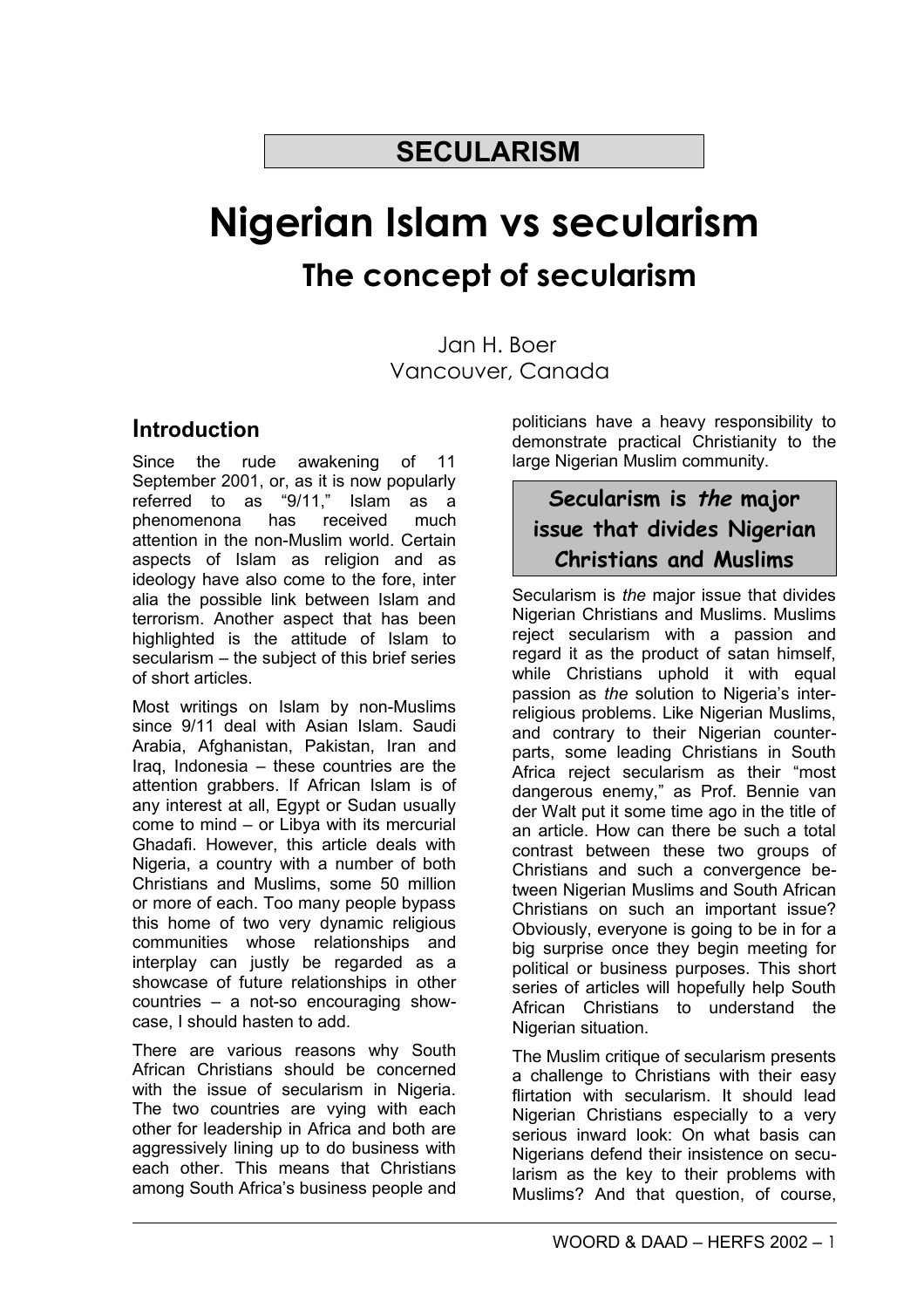#### *Titel*

leads us one step further back into the history of missions and missionaries from which Nigerian Christians at least partially inherited their worldview. These missionaries include South Africans who have been involved in the development of at least two Nigerian churches.

In this article many quotes from Nigerian Muslims will be found; the voices of Nigerians themselves will be heard. English is not the mother tongue of many of these writers – they would probably formulate better in Hausa or Arabic, but then *we* would not understand. So, despite the limitations of their English, I have consciously adopted the quotation style for such discussions. I want the outside world to hear them speak with their own passion, indignation, frustration and anger. They can express all that much more effectively than an outsider can.

Of course, I side unequivocally with Nigerian Christians in their struggle for a place in the Nigerian sun and disapprove strongly of the continued Muslim attempts to dominate Nigeria. At the same time, I sympathize with important aspects of the Muslim perspective. Along with them, I abhor both imperialism and secularism. Extensive immersion in Muslim literature has enabled me to practise some empathy that allows me to make some of their passion my own. May this brief series of articles similarly enable you to move from outright hostility, sometimes so common of Christians everywhere, to a degree of empathy. Such an attitude will not only bring you to a closer empathic understanding of the Nigerian situation, but also of the entire global Muslim *ummah*, including those associated with 9/11, for the Nigerian Muslim community is a microcosm of the international scene. It may help our governments to redirect their long-term anti-terrorist strategies from guns and bombs to more serious attention to and respect for religions and their role, both Christian and Muslim. Empathy, of course, is an aid to understanding, but not a synonym for agreement.

### **The nature of secularism**

The way in which secularism is described by Muslims varies, but one consistently meets strong resistance to it across the board. Secularism is almost invariably seen as negative.

Bola Ige, until his recent assassination Federal Minister of Justice, a lawyer and a Christian member of the Constituent Assembly of the 1970s, reported that when the issue of secularism was raised in the Assembly, "… our Muslim colleagues … raised objections saying, 'A secular state is a godless state.' And in spite of the hot debate the members … had on this, the word 'secular' had to be deleted in the draft before we submitted our report to the Nation." A dual Muslim concern was obvious: the deletion of the term "secularism" and the inclusion of the sharia. The battle around this dual concern, according to Ige, almost broke up the Assembly. It took them two days to forge a draft on these issues and even then the Assembly was "unable to announce its approval or nonapproval" of the issue until it was forced by a deadline to report. It was and has remained the hottest issue in the country ever since, with neither side prepared to compromise toward a mutually acceptable solution. That compromises that have been made are not mutually acceptable are illustrated by Ige's article on religious freedom within the frameworks of the Nigerian Constitution.

In a newspaper article the late Abubukar Gumi, Nigeria's only recipient of the King Feisal Award, the Muslim equivalent to the Nobel Prize, who caused much fermentation in the Muslim community describes the secular state as "an atheistic state". Similarly Juma'atul Nasril Islam (JNI), the largest Nigerian Muslim umbrella organization, regards it a secular state – "a system of social teachings or organisation which allows no part for religion".

Ibraheem Sulaiman describes the "secular attitude" in his article on national rebirth as one that "tends to ignore all matters pertaining to God and seeks to build a system of life and an attitude of mind that is distrustful of God". In another context, and dealing with Islam, secularism and Nigeria, he writes, "Secularism is simply an attempt to run a society on a basis other than religion ..."

Musa Sulaiman describes secularism as an attempt "to reconstruct society without reference to God or future life. The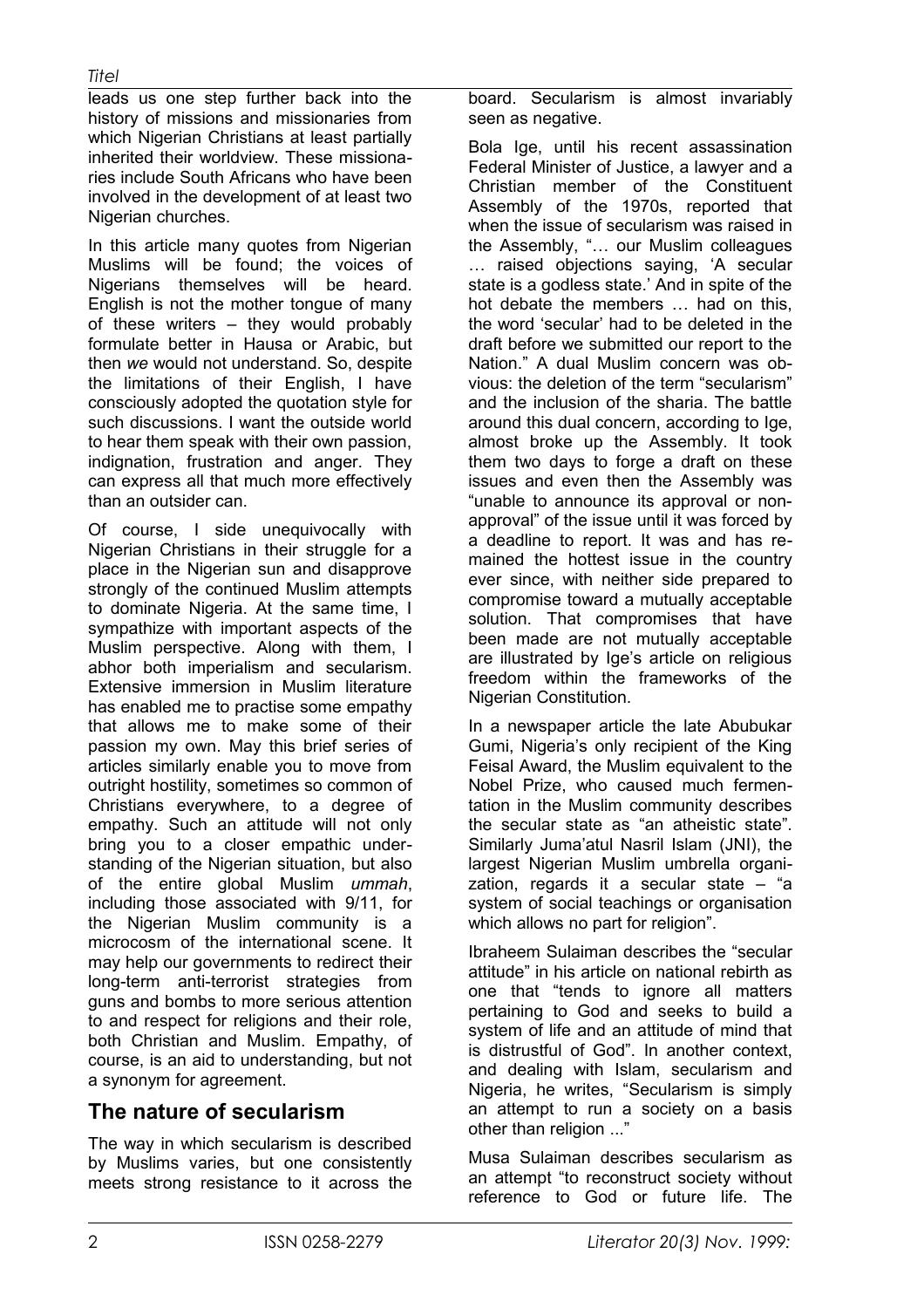emphasis is primarily on one's happiness in this material world". One of the main objectives of the secular state is seen as the "deconsecration of values by rendering morality relative and questionable". Secularism promotes the "desacralization of politics", a fancy term for the separation of politics and religion. Sulaiman ends his discussion by concluding that "virtually every sector of our life is being secularized ..." (see Musa Sulaiman's publication *On the political future*).

The list of quotations can go on almost endlessly. Ibrahim Umar's article on Islamic liberal democracy alleges that Western liberal democracy has secularism as its ideological foundation, by which he means the "separation of religion from other vital aspects of life, like politics and economics". In an article written by Awwal Hamisu Yadudu he puts it this way:

"Secularism or secularization of society and its institutions is a political arrangement which is predicated on the twin understanding that (a) there shall be a separation between church and state and (b) that religion shall have no relevance and must of necessity be confined only to the private life of individuals. Consequently, public affairs shall in no way be influenced by religion".

In an article on Islam in Nigeria and dealing with its perceptions and practices, Bidmos concludes that secularism was "developed to replace religion and also to provide man with alternative principles that govern his daily routines". He continues, "... a secular country runs its affairs absolutely without any religious considerations. All religious practices in a secular society are conducted privately".

Husaini Hassan also scrutinizes the relation between Islam and the modern secular society and views the essence of secularism to be the separation of church and state. It divides life into two compartments. In the one, the church, spiritual and moral forces dominate. In the state, policies rest on the power of security institutions.

In a paper delivered in 1989 El-Miskin suggests that the perspective of secularism includes the assumption that the "secular" and the "religious" aspects of life exist separately. This assumption, in fact, "is pivotal to the secular alternatives promoted in the Muslim world". Secularism separates concerns of "other-worldliness" from "the goodness of this life". This world has nothing to do with the hereafter.

As indicated in previous publications, I highlighted the fact that the Nigerian Muslim discussion on secularism started during the Constituent Assembly of the l970s. The quotations in the previous section stem from that era. When the governor of Zamfara State in 1999 announced his intention of making the sharia, the Muslim law, the basis of his state's constitution, the discussion revived all over again and often turned into a rancorous and bitter affair between the two religions. However, the Muslim attitude towards secularism has not changed. Their opposition to it remains as adamant as before. There are signs, however, that this bitterness has increased, due to a sense that they are losing control to a growing Christian community that is flexing its political muscle more than before.

**Over against the objections of Christians who argue that the sharia is intolerant of non-Muslims, Muslims brush secularism with the same tar**

Secularism is now also seen as intolerant. Over against the objections of Christians who argue that the sharia is intolerant of non-Muslims, Muslims brush secularism with the same tar. Ibrahim Suleiman, an eloquent Muslim spokesman whom we have already met earlier in this article, argued against secularism in favour of both the sharia and pluralism. "The only way to guarantee that different groups have what they want is to encourage pluralism and provide alternatives. But the secular elements [read: Christians] in this country are, blindly and arrogantly insisting that everybody must live according to their only way and all must be forced to drink from the same cup. The danger of colonialism and secularism is that everybody is forced and programmed to think and behave in one and the same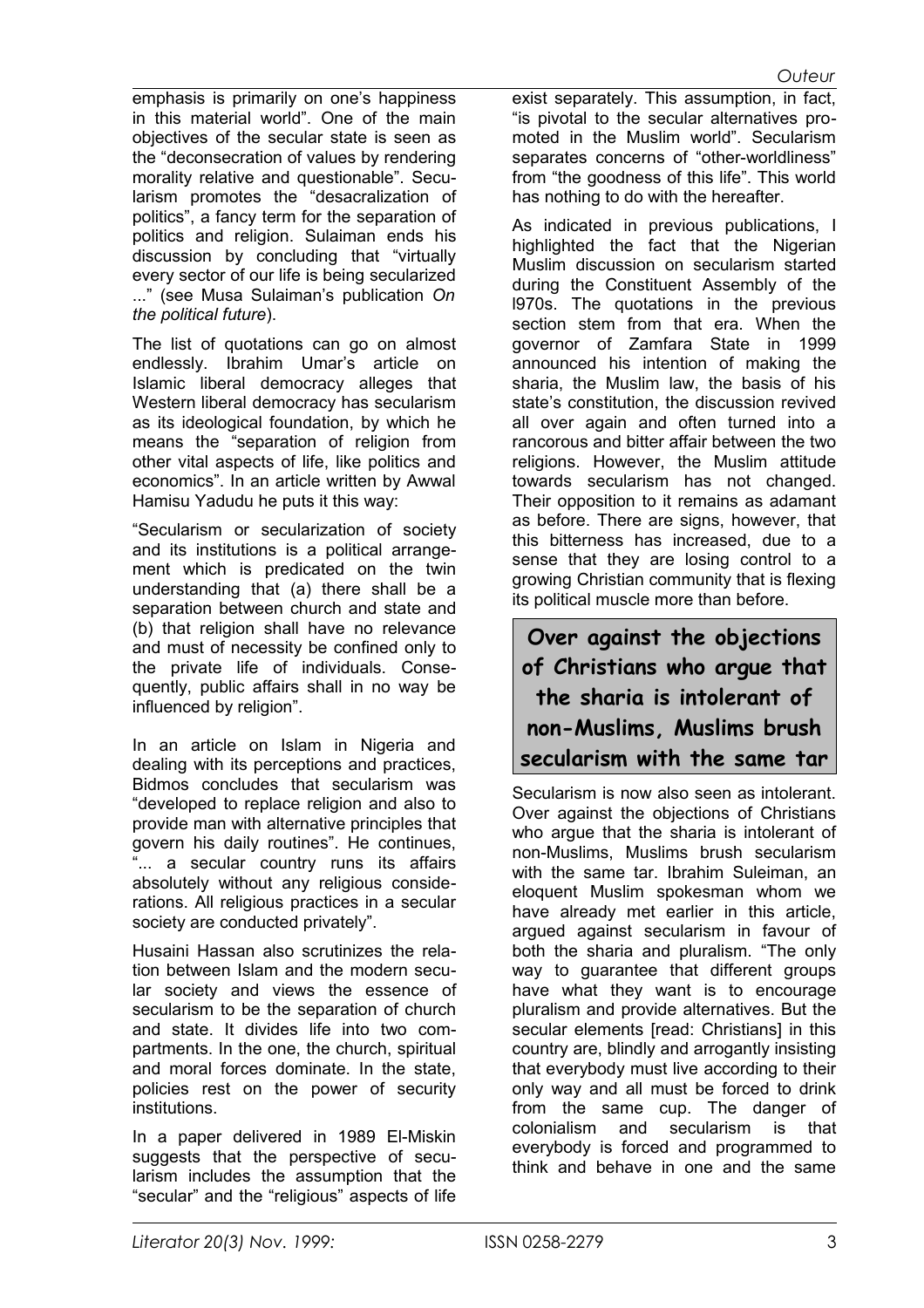way, with no tolerance to alternative view points".

The very next day after the abovementioned comments by Suleiman had been published, the same newspaper featured a lecture by another prominent Muslim authority, Justice Muhammed Bashir Sambo. His comments were fully representative of both Nigerian mainstream Islam as well as of fundamentalism. He criticized those who opposed the further entrenchment of sharia in the country's court system and claimed that they were doing so on the basis of a wrong interpretation of the constitution. According to Sambo they argued that the constitution declares Nigeria a secular country that thereby prohibits adopting a state religion. Nigeria, declared Sambo, is not a secular state but is multi-religious. "The wrong use of secular status for Nigeria has been constantly used especially by the Christians to deny the Muslims their fundamental right of having sharia as an instrument of law to govern their lives."

Things are even worse than that as far as Sambo is concerned. According to him, not only is the Christian secular interpretation of the constitution wrong, it is a trick. He demands that "this trick to deny the Muslims their fundamental rights must stop". And stop it will, he warns, for Nigerian Muslims have woken up from their colonial slumber. Sambo emphasizes that Muslims "have once again discovered their fundamental rights … and, God willing, there will be no going back from these … rights".

#### **Christian secular emphasis**

According to T. El-Miskin, secularism is the reason for "the absence of an elaborate political and economic thought in Christianity meant to be applied to worldly governance". Indeed, compared to Nigerian Islamic literature that boasts of many books and articles elaborately outlining aspects of Muslim political and economic thought, Nigerian Christianity seems to be singularly poverty-stricken. It is a highly regrettable situation that the Christian testimony Nigerian Muslims confront is largely shorn of contributions in these areas, except in secular garb. Religion, Nigerian Christianity consistently proclaims, is private and personal. It has nothing unique to say about these major areas of culture. And so Muslims conclude that this is the situation with Christianity in general the world over.

Most missionaries in Nigeria from more holistic traditions such as the Reformed and the Roman Catholic have not helped the situation either. They have seldom accorded priority to sharing the holistic aspects of their traditions with Nigerians. That was never part of their assignment. Where it did happen, it was more a matter of personal predilection that received little encouragement from their home offices. Thus Muslims have been left to draw their own conclusion: Christianity does not have it! As a result, Muslims tend to see Christianity as a trivial religion with little or nothing to offer to Nigeria.

**Islam finds itself frustrated at every front by an impoverished, reduced and trivialized Christian religion that constantly waves the secular flag**

Today, Nigeria finds itself in a tragic and bloody struggle between the two religions. Muslims proudly parade their religion as the solution to the country's problems. Their religion, they proclaim time and again, is not merely a religion; it is a total way of life. It finds itself frustrated at every front by an impoverished, reduced and trivialized Christian religion that constantly waves the secular flag. But that, according to Muslims, was the very weapon the colonialists employed to undermine Islam in its deepest core. How can they possibly make peace with that?

I am far from suggesting that Muslims would not try to dominate if Christians followed a more holistic approach, or that Nigeria would then be a peaceful country. It is not that simple. I am not even suggesting that Christians are unilaterally responsible for the problems of Nigeria – or even primarily. But I *am* saying that waving the secular flag guarantees that the bloody battle will continue until one or the other is vanquished. A red flag is a

*Titel*